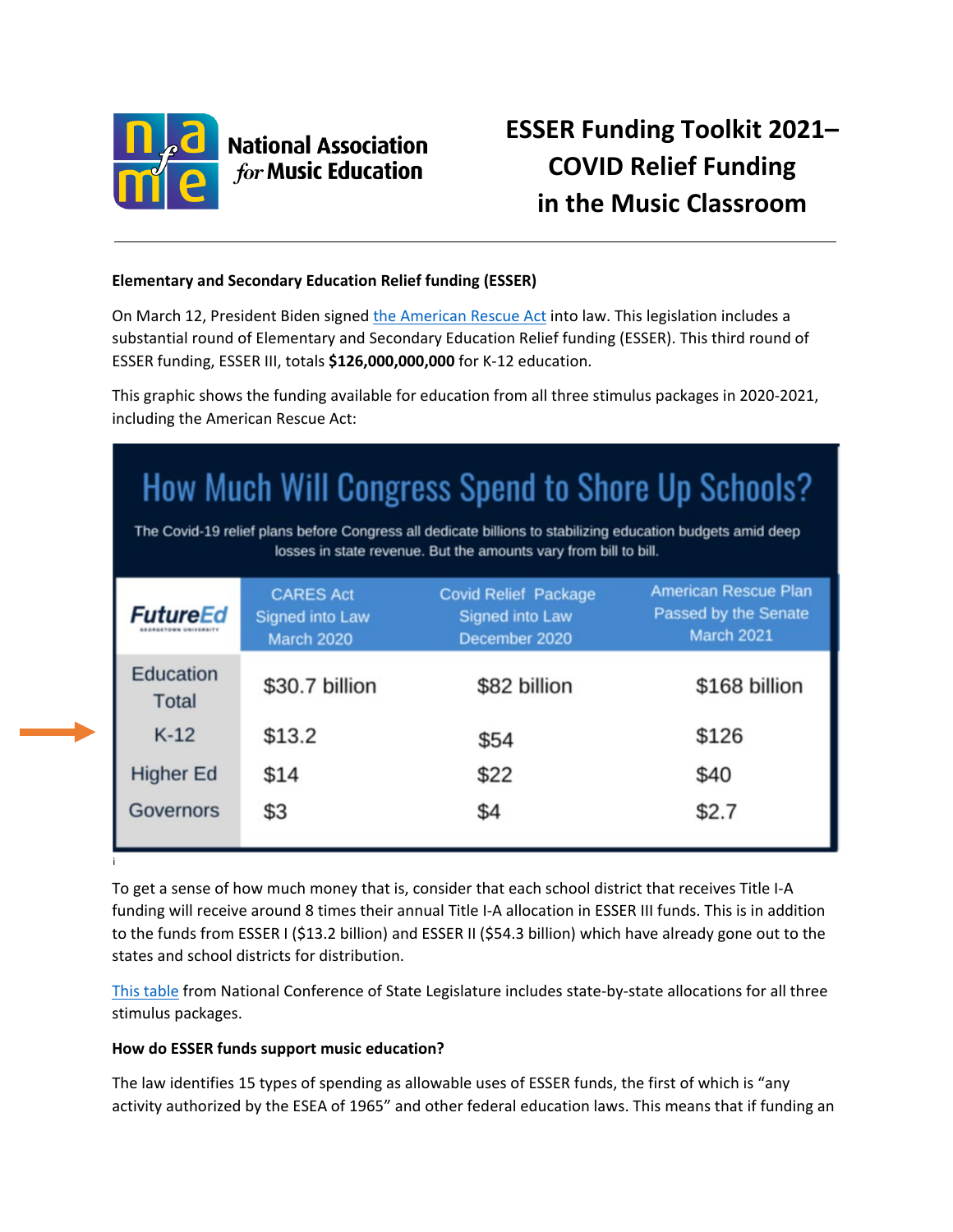activity is authorized under any well-rounded education program, such as the [Student Support and](https://nafme.org/wp-content/uploads/2021/01/Title-IV-A-Toolkit-FAQ-2020-120220.pdf)  [Academic Enrichment Grant](https://nafme.org/wp-content/uploads/2021/01/Title-IV-A-Toolkit-FAQ-2020-120220.pdf) authorized under Title IV-A of ESSA, then that purchase would be allowable with ESSER funds as well. Other federal laws for which ESSER funds can be used include the Individuals with Disabilities Education Act (IDEA), the Adult Education and Family Literacy Act, the Perkins Career and Technical Education (CTE) Act, and the McKinney-Vento Homeless Assistance Act.

In addition, [new guidance from the U.S. Department of Education](https://oese.ed.gov/files/2021/03/FINAL_ARP-ESSER-FACT-SHEET.pdf) explicitly states that ESSER funds can be used for "other activities that are necessary to maintain operation of and continuity of and services, **including continuing to employ existing or hiring new LEA and school staff."** This does, of course, include music and arts educators. For secondary schools, where staffing is contingent on enrollment numbers in specific courses, ESSER funding may allow music and other arts educators to remain employed using the federal funds while the programs are rebuilt post-pandemic.

For ESSER III funds, Local education agencies must use at least 20% of funds to address learning loss through evidence-based interventions that respond to students' academic, social, and emotional needs. Music education supports the social and emotional well-being of students, whether through distance learning or in person. Music related activities may be eligible for support under this set aside.

ESSER funds can also be used to support music instruction while mitigating the spread of COVID-19. Outlined below are potential purchases or payments these funds may support, identified with the relevant use number from the statute (included at the bottom of this post).

- Purchasing masks, bell covers, or other protective equipment for use in the music classroom  $\circ$  Allowable under #3, #5\*
- Supporting training for music educators on strategies to conduct in-person music instruction safely (see [NFHS/NAfME Reopening Guidance\)](https://nafme.org/wp-content/uploads/2020/10/NAfME_NFHS-Guidance-for-Fall-2020-August-21-Version-4.pdf)
	- o Allowable under #6
- Purchasing supplies to sanitize instruments (see [Instrument Cleaning Guidelines\)](https://nafme.org/covid-19-instrument-cleaning-guidelines/)
	- o Allowable under #7
- Purchasing devices for internet connectivity, laptops, and/or supplemental software that would allow for instruction and assessment through virtual means
	- o Allowable under #9
- Paying for additional instruction, such as through an adjunct teacher, private lessons instructor, or full-time teacher, to provide remediation in music
	- o Allowable under #11
- Afterschool and summer learning programs to accelerate music learning and support socialemotional learning.
	- $\circ$  Allowable under #11, #12
- HEPA filters for the music classroom and rehearsal spaces to increase the amount of clean air and the number of air changes per hour (ACH)
	- o Allowable under #13 and #14
- Paying for music educators where enrollment numbers have dropped due to COVID-19.
	- o Allowable under #15
- Purchasing materials to set up music classroom with physical distance between students such as masking tape or outdoor tents and/or purchasing equipment, such as a media cart, to make the music classroom mobile.
	- o Allowable under #15

*\*References the statute language included at the end of this toolkit.*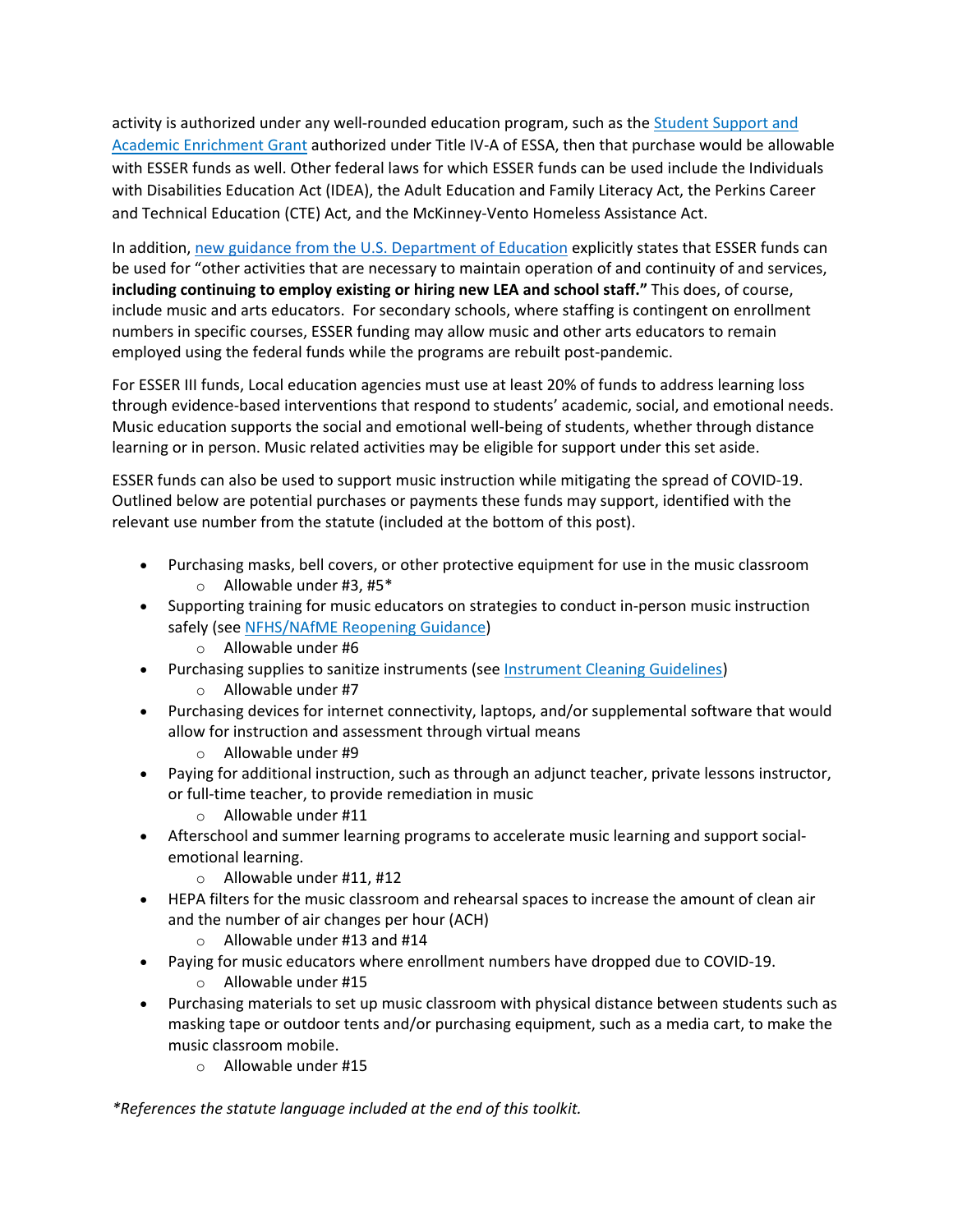#### **How are ESSER funds distributed to schools?**

ESSER funds are allocated to school districts using the Title I funding formula found in the Every Student Succeeds Act. The funds, however, are **NOT** considered Title I funds, and do not have to follow Title I funding restrictions. There are no programmatic Title I or other restrictions to these funds, so long as they are used for one of the 12 allowable activities listed in the statute at the bottom of this toolkit.

# **I teach at a school that isn't a Title I school. Can I still access these dollars for my music program?**

The short answer is…maybe. If your school district receives Title I funding for any of its schools, it will receive ESSER funding. ESSER funding is *not* tied to Title I schools, so it can be used for programs at all schools within the district. You will need to make the case for the funds (see below) and understand that there will be other requests that may be prioritized above yours.

# **I teach at a private school. Will the private school have access to these dollars?**

All three rounds of ESSER funding provide a form of equitable services that allow for non-profit private schools to obtain ESSER funds. Under ESSER I, a school district that receives funds must provide equitable services to students and teachers in non-public schools. ESSER II creates a separate program of Emergency Assistance for Non-Public Schools under which non-profit private schools may apply to the state department of education to receive services or assistance. Under ESSER III, a state department of education provides funding to nonpublic schools that enroll a significant percentage of children from low-income families and are most impacted by COVID-19.

# **How flexible are ESSER funds and can they pay for music teacher positions if those positions have been cut or are threatened to be cut?**

Yes, the funds can be used to support activities and staff which normally would not be fundable from federal dollars, such as music education positions (even if those positions were paid for with local and state funds in the past). ESSER funds are meant to be extremely flexible to fit the needs of the local school district in support of schools reopening, and in supporting students through and past the pandemic.

# **Who determines how the funds are spend in my school district?**

If you work in a school district that has Title I schools, your school district will receive an allocation of these funds. To see an est[i](#page-5-1)mate of what your school district will receive, visit this webpage<sup>ii</sup>. Your district's federal programs administrator or Title I Director will most likely be the person submitting the application for these funds to your state department of education. They will need to prioritize the needs that will be funded by these dollars.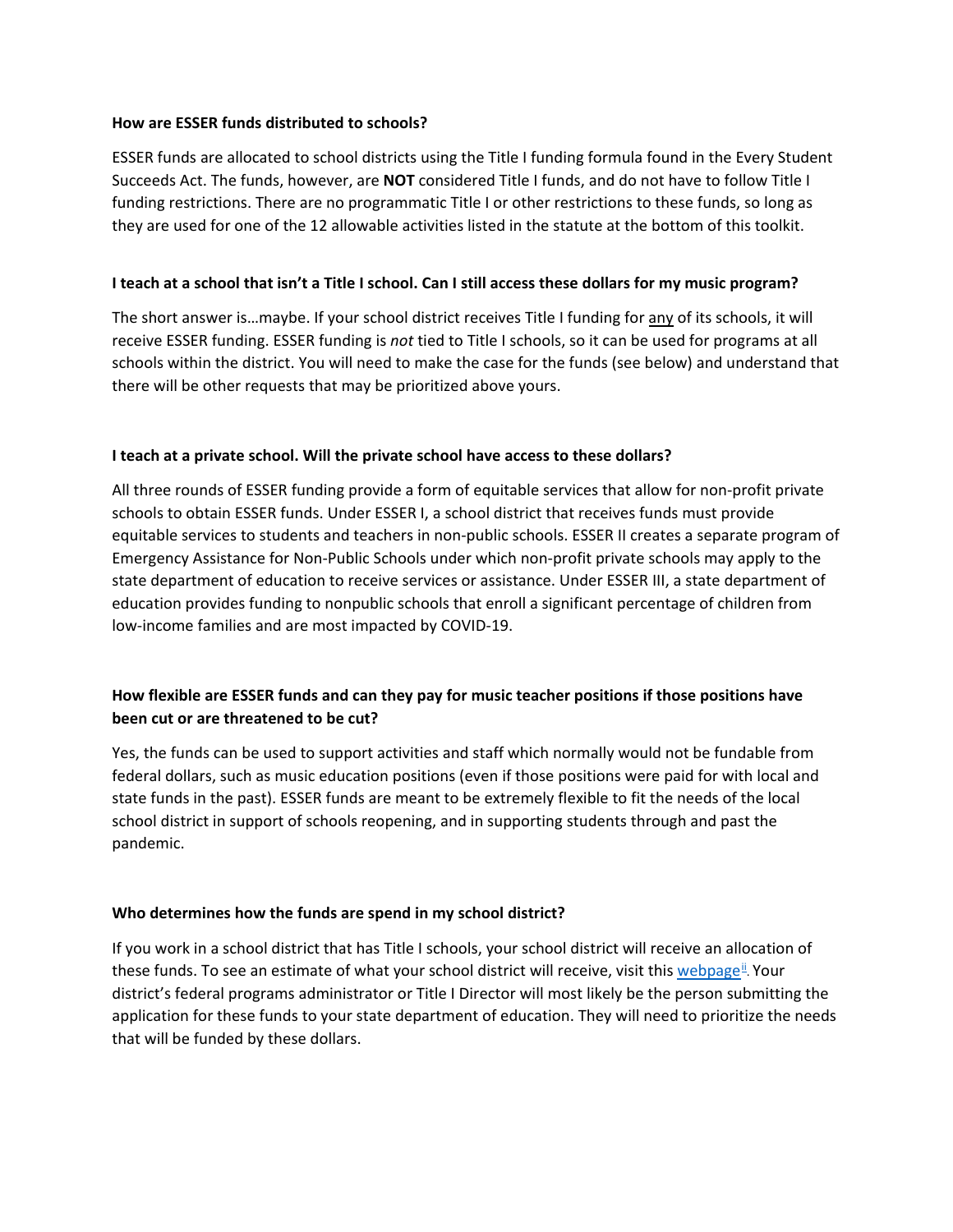# **What sorts of things should I ask for out of ESSER funds for our music program?**

Read up on the funds and listen to the recording of NAfME's April 20 webinar with NAMM. This webinar includes concrete examples of how school districts have made use of ESSER funds to support music within schools safely during the pandemic. Consider the needs that your music program has, particularly due to the pandemic. Here are some questions to get you started:

- Do you have a need for additional personal protective equipment (including bell covers) to help students return to music making in person?
- Do you have need for additional instruments, so students do not have to share them, to create a safer learning environment?
- Do you have needs for ways to reach and engage students who have not been successful in virtual or hybrid learning situations?
- Do you have ideas on summer learning opportunities that can include music both for students already engaged in your programs and for students who haven't been participating?

All of these are examples of music program needs that fit the parameters of ESSER funding and may be part of what a district could support out of ESSER funds. You may also want to use the 2015 Opportunity [to Learn Standards](https://nafme.org/my-classroom/standards/opportunity-to-learn-standards/) to fully assess the needs of your school district's music education programs. Also consider the forthcoming Distance Learning supplement created for these standards this year by NAfME's Council of Music Program Leaders. Additional suggestions on ways to plan out your ask based on your local needs can be found in this [blog post](https://nafme.org/education-relief-through-the-american-rescue-plan-act/) by Tooshar Swain.

# **How do I make an ask on behalf of the music education programs in my district?**

Ask for a meeting with your district's Federal Programs Manager or the person in charge of building your school district's ESSER funding request to discuss the needs of your music education program for the fall and your ideas for summer learning. You may also want to have your principal or other administrators engaged in your music program to this meeting. Be prepared to provide evidence as to your needs, including research to back up any mitigation strategies and costs you are suggestion. A good resource here is the [International Performing Arts Coalition Aerosol Research Study.](https://www.nfhs.org/articles/unprecedented-international-coalition-led-by-performing-arts-organizations-to-commission-covid-19-study/)

# **What if I'm told no?**

As you work with your federal programs' person or staff in your district, remember that they are having to balance needs in all subject areas and across all the district's schools. While the needs for music education may not be a priority for ESSER funding right now, it is important to see if your needs can be on the list in case funding opens up later. You can also discuss if perhaps your needs would qualify for Title IV-A funding, particularly under the well-rounded education section of that law. To learn more about Title IV-A visit this [toolkit](https://nafme.org/wp-content/uploads/2021/01/Title-IV-A-Toolkit-FAQ-2020-120220.pdf) created by NAfME.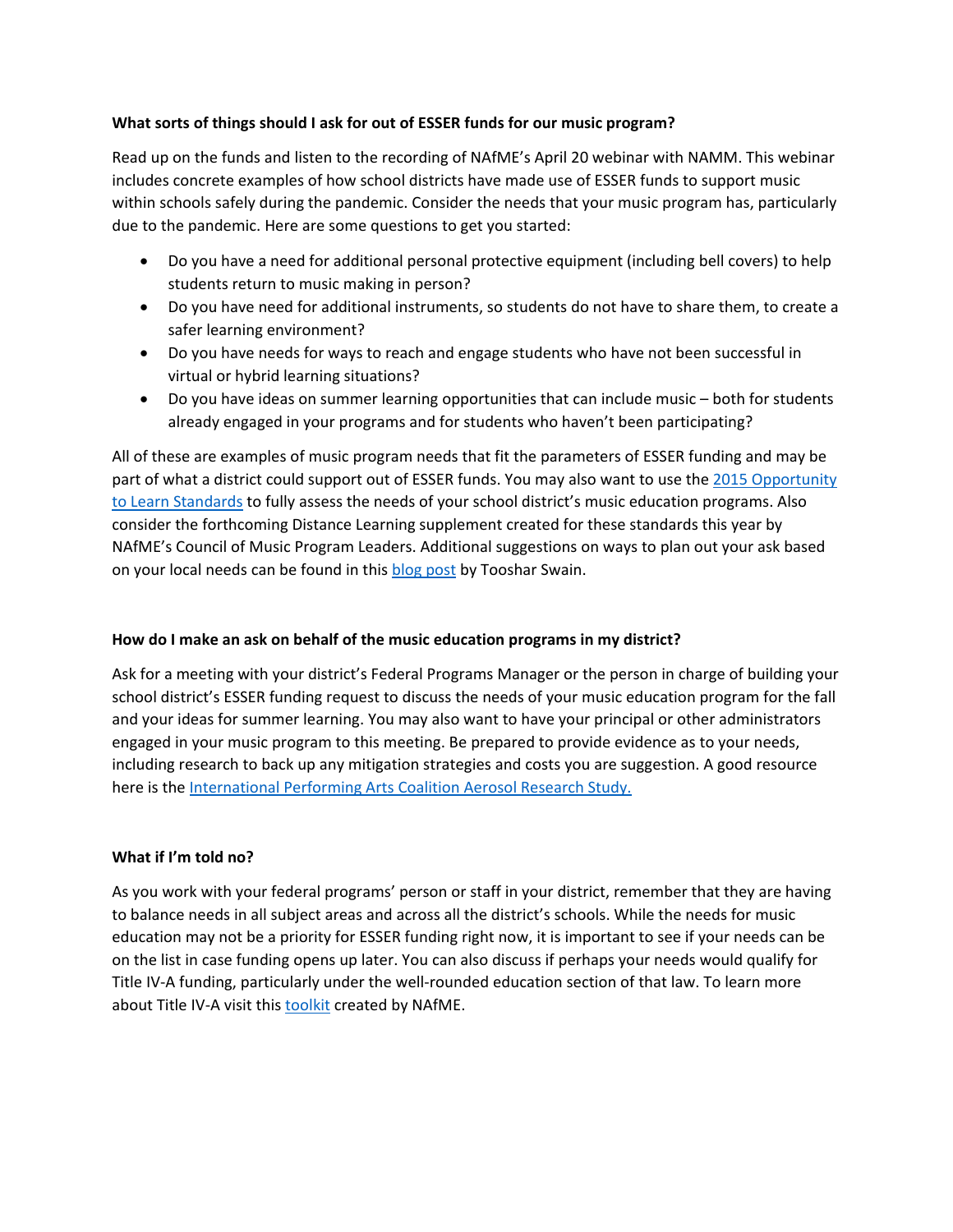#### **Where can I go if I have more questions?**

Feel free to email us a[t advocacy@nafme.org](mailto:advocacy@nafme.org) with your questions and keep an eye out for additional resources. We will continue to update this toolkit with examples of successful music education asks over the weeks and months to come.

# **What are the eligible uses of funds in the law?**

(1) Any activity authorized by the ESEA of 1965, including the Native Hawaiian Education Act and the Alaska Native Educational Equity, Support, and Assistance Act (20 U.S.C. 6301 et seq.), the Individuals with Disabilities Education Act 20 U.S.C. 1400 et seq.) (''IDEA''), the Adult Education and Family Literacy Act (20 U.S.C. 1400 et seq.), the Carl D. Perkins Career and Technical Education Act of 2006 (20 U.S.C. 2301 et seq.) (''the Perkins Act''), or subtitle B of title VII of the McKinney-Vento Homeless Assistance Act (42 U.S.C. 11431 et seq.).

(2) Coordination of preparedness and response efforts of local educational agencies with State, local, Tribal, and territorial public health departments, and other relevant agencies, to improve coordinated responses among such entities to prevent, prepare for, and respond to coronavirus.

(3) Providing principals and others school leaders with the resources necessary to address the needs of their individual schools.

(4) Activities to address the unique needs of low-income children or students, children with disabilities, English learners, racial and ethnic minorities, students experiencing homelessness, and foster care youth, including how outreach and service delivery will meet the needs of each population.

(5) Developing and implementing procedures and systems to improve the preparedness and response efforts of local educational agencies.

(6) Training and professional development for staff of the local educational agency on sanitation and minimizing the spread of infectious diseases.

(7) Purchasing supplies to sanitize and clean the facilities of a local educational agency, including buildings operated by such agency.

(8) Planning for and coordinating during long-term closures, including for how to provide meals to eligible students, how to provide technology for online learning to all students, how to provide guidance for carrying out requirements under the Individuals with Disabilities Education Act (20 U.S.C. 1401et seq.) and how to ensure other educational services can continue to be provided consistent with all Federal, State, and local requirements.

(9) Purchasing educational technology (including hardware, software, and connectivity) for students who are served by the local educational agency that aids in regular and substantive educational interaction between students and their classroom instructors, including low-income students and students with disabilities, which may include assistive technology or adaptive equipment.

(10) Providing mental health services and supports.

(11) Planning and implementing activities related to summer learning and supplemental afterschool programs, including providing classroom instruction or online learning during the summer months and addressing the needs of low-income students, students with disabilities, English learners, migrant students, students experiencing homelessness, and children in foster care.